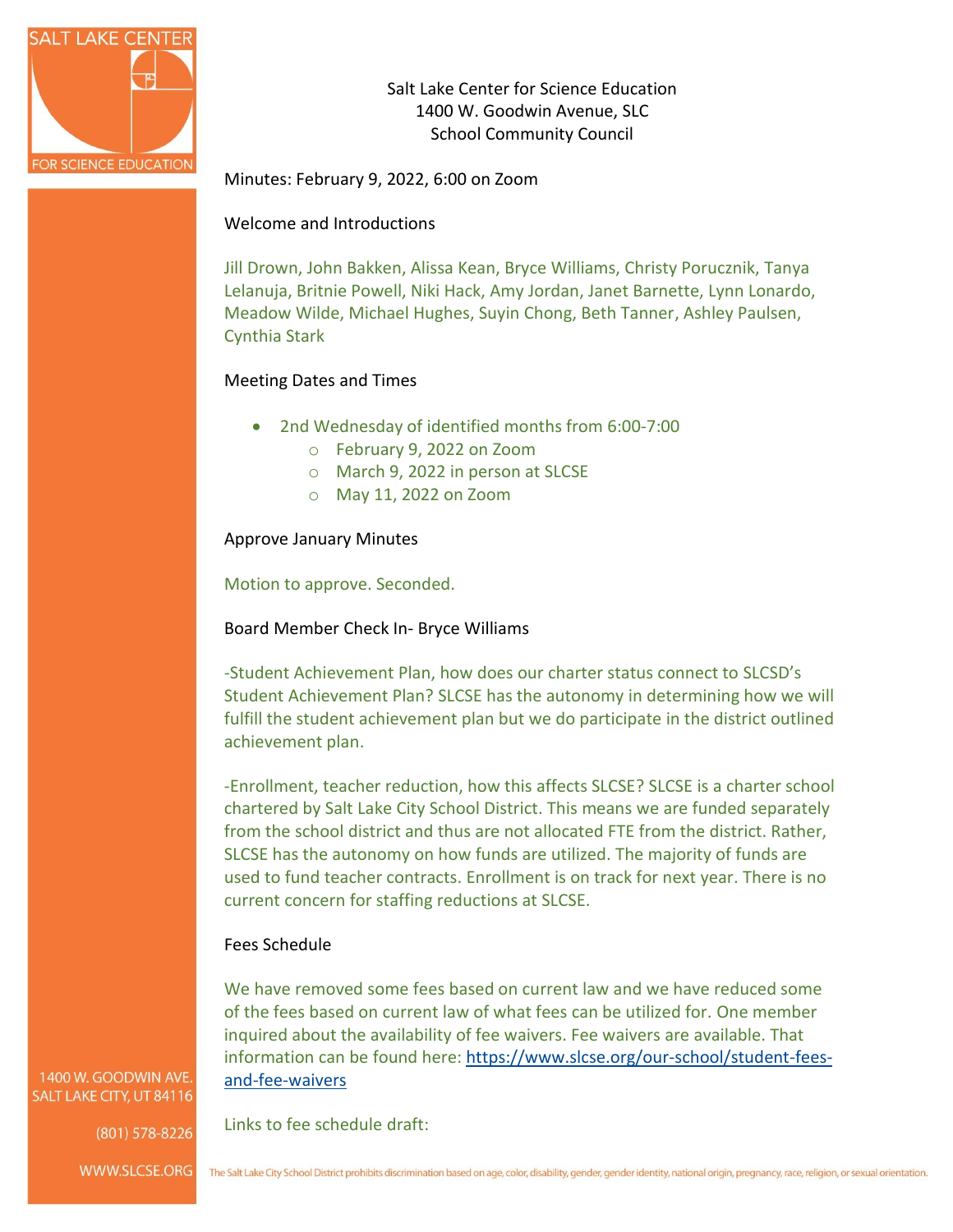[https://resources.finalsite.net/images/v1644431835/slcschoolsorg/p1it02ruagok](https://resources.finalsite.net/images/v1644431835/slcschoolsorg/p1it02ruagokchgcc5tj/2022-23FeeScheduleDraftEnglish.pdf) [chgcc5tj/2022-23FeeScheduleDraftEnglish.pdf](https://resources.finalsite.net/images/v1644431835/slcschoolsorg/p1it02ruagokchgcc5tj/2022-23FeeScheduleDraftEnglish.pdf)

[https://resources.finalsite.net/images/v1644431845/slcschoolsorg/o2kbklfxjxyq](https://resources.finalsite.net/images/v1644431845/slcschoolsorg/o2kbklfxjxyq2sfidfyt/2022-23FeeScheduleDraftSpanish.pdf) [2sfidfyt/2022-23FeeScheduleDraftSpanish.pdf](https://resources.finalsite.net/images/v1644431845/slcschoolsorg/o2kbklfxjxyq2sfidfyt/2022-23FeeScheduleDraftSpanish.pdf)

Copy of full district fee schedule:

[https://resources.finalsite.net/images/v1623173900/slcschoolsorg/rne3vp77o5u](https://resources.finalsite.net/images/v1623173900/slcschoolsorg/rne3vp77o5uqntcbatro/s-10-high-school-fee-schedule-english.pdf) [qntcbatro/s-10-high-school-fee-schedule-english.pdf](https://resources.finalsite.net/images/v1623173900/slcschoolsorg/rne3vp77o5uqntcbatro/s-10-high-school-fee-schedule-english.pdf)

Roll call vote for approval:

| <b>Jill Drown Yes</b>       | Amy Jordan Yes              |
|-----------------------------|-----------------------------|
| Lynn Lonardo Yes            | Tanya Lelanuja Yes          |
| Smaragda Halilovic Absent   | Dora Diana Absent           |
| <b>Christy Poruznik Yes</b> | <b>Cynthia Stark Absent</b> |
| Alissa Kean Yes             | <b>Michael Hughes Yes</b>   |
| <b>Meadow Wilde Yes</b>     | <b>Janet Barnette Yes</b>   |
| Sue Ashdown Absent          | <b>John Bakken Yes</b>      |
| Maria Barajas Absent        | <b>Ashley Paulsen Yes</b>   |
| <b>Gloria Fuller Absent</b> | Niki Hack Yes               |
| <b>Suyin Chong Yes</b>      | <b>Britnie Powell Yes</b>   |

Roll call vote to approve proposed fee schedule as outlined by administration. All present approved. Proposed fee schedule approved.

## Overnight Trips

Since the last draft of trips, one additional trip has been added to Topaz and there have been some minor date changes.

[https://resources.finalsite.net/images/v1644453481/slcschoolsorg/rttads8johkvl](https://resources.finalsite.net/images/v1644453481/slcschoolsorg/rttads8johkvlf1dwhef/ExtendedtripsProgramRequestDRAFTxlsx2022-23_1.pdf) [f1dwhef/ExtendedtripsProgramRequestDRAFTxlsx2022-23\\_1.pdf](https://resources.finalsite.net/images/v1644453481/slcschoolsorg/rttads8johkvlf1dwhef/ExtendedtripsProgramRequestDRAFTxlsx2022-23_1.pdf)

Roll call vote for approval:

Jill Drown Yes **Lynn** Lonardo Yes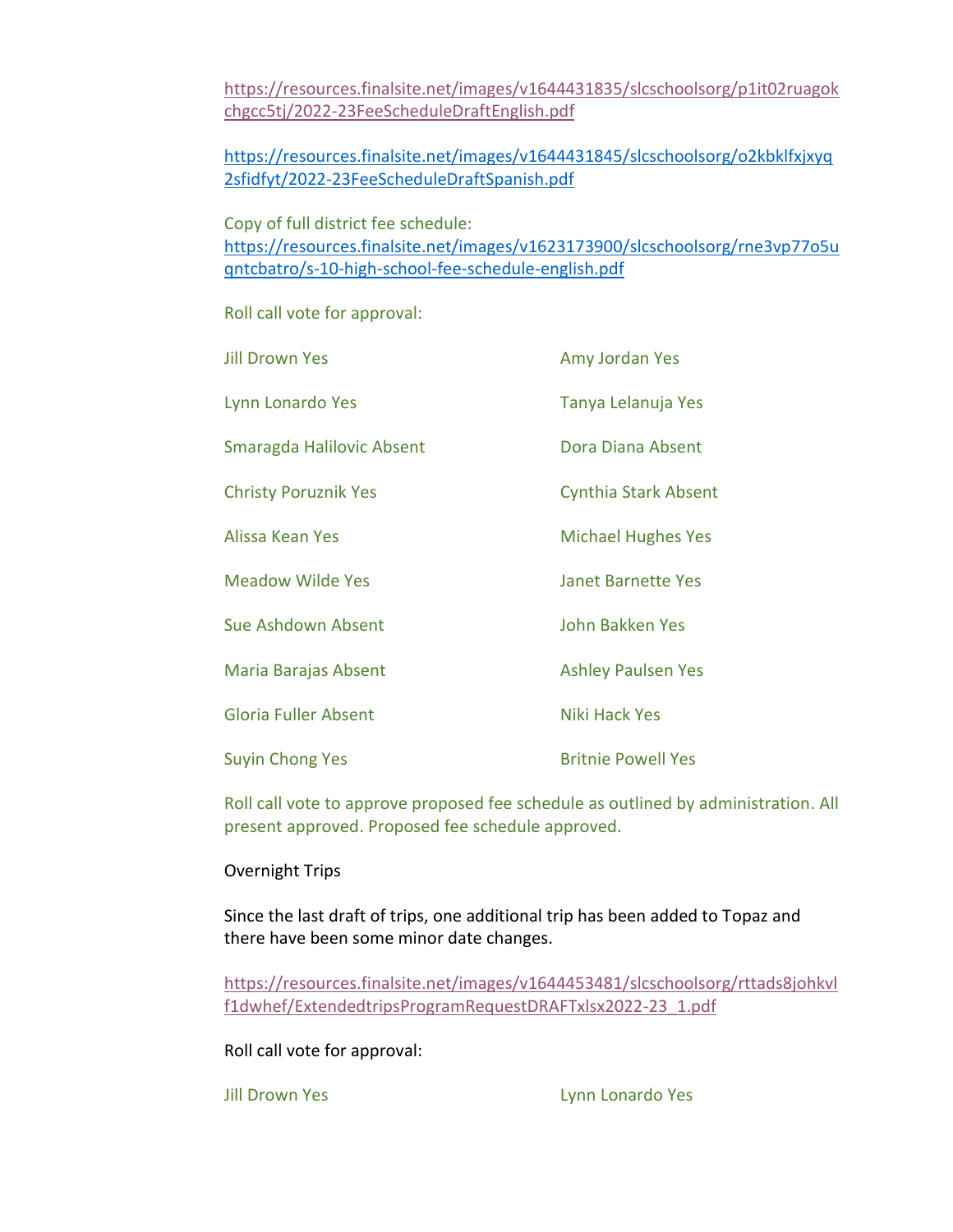| Smaragda Halilovic Absent   | Tanya Lelanuja Yes          |
|-----------------------------|-----------------------------|
| <b>Christy Poruznik Yes</b> | Dora Diana Absent           |
| Alissa Kean Yes             | <b>Cynthia Stark Absent</b> |
| <b>Meadow Wilde Yes</b>     | <b>Michael Hughes Yes</b>   |
| Sue Ashdown Absent          | <b>Janet Barnette Yes</b>   |
| Maria Barajas Absent        | John Bakken Yes             |
| <b>Gloria Fuller Absent</b> | <b>Ashley Paulsen Yes</b>   |
| <b>Suyin Chong Yes</b>      | Niki Hack Yes               |
| Amy Jordan Yes              | <b>Britnie Powell Yes</b>   |

Roll call vote to approve proposed overnight trips as outlined by administration. All present approved. Proposed overnight trips for 2022-2023 approved.

## LAND Trust

A plan was discussed if additional funds are allocated for LAND Trust. Funding changes will be altered to state: Any carryover or additionally allocated funds will be utilized to purchase materials for the reading class, ACT prep costs, literature books, and/or continuing education opportunities to improve teacher capacity for reading instruction.

[https://resources.finalsite.net/images/v1644431866/slcschoolsorg/zugxao5kglv4](https://resources.finalsite.net/images/v1644431866/slcschoolsorg/zugxao5kglv4rs83jxla/LANDTrustPlanDraft20222023.pdf) [rs83jxla/LANDTrustPlanDraft20222023.pdf](https://resources.finalsite.net/images/v1644431866/slcschoolsorg/zugxao5kglv4rs83jxla/LANDTrustPlanDraft20222023.pdf)

Roll call vote for approval:

| <b>Jill Drown Yes</b>       | Maria Barajas Absent        |
|-----------------------------|-----------------------------|
| Lynn Lonardo Yes            | Gloria Fuller Absent        |
| Smaragda Halilovic Absent   | <b>Suyin Chong Yes</b>      |
| <b>Christy Poruznik Yes</b> | Amy Jordan Yes              |
| Alissa Kean Yes             | Tanya Lelanuja Yes          |
| <b>Meadow Wilde Yes</b>     | Dora Diana Absent           |
| Sue Ashdown Absent          | <b>Cynthia Stark Absent</b> |